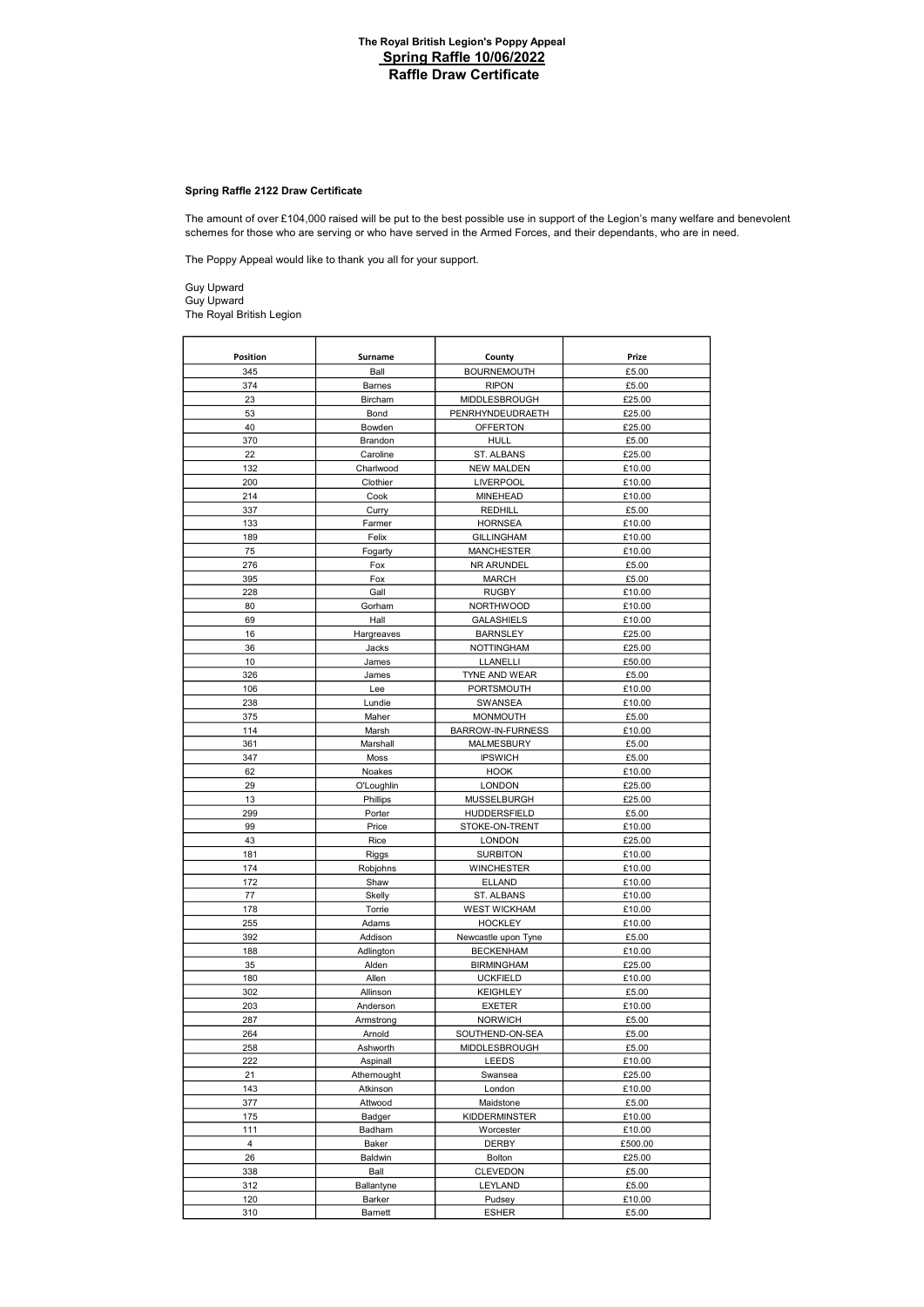| 74         | barnfather       | mansfield                      | £10.00           |
|------------|------------------|--------------------------------|------------------|
| 244        | Barry            | Plymouth                       | £10.00           |
| 360        | Basterfield      | <b>HEMEL HEMPSTEAD</b>         | £5.00            |
| 41         | <b>Bates</b>     | Iver                           | £25.00           |
| 87         | beare            | Chorley                        | £10.00           |
| 218        | Bell             | <b>PENRITH</b>                 | £10.00           |
| 105        | Bessel           | PLYMOUTH                       | £10.00           |
| 136        | Bimpson          | <b>HESSLE</b>                  | £10.00           |
| 163        | <b>Birch</b>     | <b>BRAINTREE</b>               | £10.00           |
| 217        | Bishop           | STONESFIELD, WITNEY            | £10.00           |
| 271        | Bishop           | LEDBURY                        | £5.00            |
| 281        | Bloomfield       | <b>IPSWICH</b>                 | £5.00            |
| 47         | Bonner           | MARKET HARBOROUGH              | £25.00           |
| 237        | Borgonha         | SOUTH CROYDON                  | £10.00           |
| 278        | Bowen            | MARKET HARBOROUGH              | £5.00            |
| 37         | Boydell          | Leigh                          | £25.00           |
| 254        | Brakspear        | <b>LONDON</b>                  | £10.00           |
| 3          | Brian            | PULBOROUGH                     | £1,000.00        |
| 72         | <b>Bridge</b>    | Southport                      | £10.00           |
| 8          | <b>Bristo</b>    | <b>MARKET RASEN</b>            | £50.00           |
| 308        | <b>Britt</b>     | LARNE                          | £5.00            |
| 241        | <b>Britton</b>   | BARROW-IN-FURNESS              | £10.00           |
| 257        | Brown            | <b>NORWICH</b>                 | £5.00            |
| 130        | Bryan            | Birmingham                     | £10.00           |
| 346        | Bryant           | Ramsgate                       | £5.00            |
| 14         | <b>Budrey</b>    | <b>ROCHFORD</b>                | £25.00           |
| 153        | <b>Bullen</b>    | SITTINGBOURNE                  | £10.00           |
| 84         | <b>Bullers</b>   | Batley                         | £10.00           |
| 295        | Bumford          | <b>NEWTOWN</b>                 | £5.00            |
| 63         | Burghardt        | <b>SURBITON</b>                | £10.00           |
| 317        | <b>Busby</b>     | <b>LEICESTER</b>               | £5.00            |
| 232        | Caldecourt       | <b>SLOUGH</b>                  | £10.00           |
| 89         | Cann             | <b>DINAS POWYS</b>             | £10.00           |
| 397        | Capes            | <b>BORDON</b>                  | £5.00            |
| 131        | Carder           | CAMBRIDGE                      | £10.00           |
| 122        | Carlile          | Swindon                        | £10.00           |
| 261        | Champion         | <b>ASHFORD</b>                 | £5.00            |
| 247        | Channon          | <b>CHESTER</b>                 | £10.00           |
| 86         | Clark            | Huddersfield                   | £10.00           |
| 359<br>365 | Clark<br>Clark   | MIDDLESBROUGH<br>SOUTHAMPTON   | £5.00<br>£5.00   |
| 149        | Clarke           | Canvey Island                  | £10.00           |
| 388        | Clarke           | <b>BILLINGSHURST</b>           | £5.00            |
| 381        | Clift            | ABERGELE                       | £5.00            |
| 32         | Cluff            | <b>GUILDFORD</b>               | £25.00           |
| 145        | Coates           | <b>JARROW</b>                  | £10.00           |
| 121        | Cobbold          | LETCHWORTH GARDEN CITY         | £10.00           |
| 265        | Cockings         | <b>BRISTOL</b>                 | £5.00            |
| 309        | Coe              | NOTTINGHAM                     | £5.00            |
| 30         | Coenye           | Tilbury                        | £25.00           |
| 376        | Cole             | ELY                            | £5.00            |
| 340        | Collins          | <b>WORTHING</b>                | £5.00            |
| 396        | Collins          | DERBY                          | £5.00            |
| 52         | Cook             | GAINSBOROUGH                   | £25.00           |
| 9          | Cox              | WATFORD                        | £50.00           |
| 342        | Crapnell         | <b>BRIGHTON</b>                | £5.00            |
| 115        | Crewe            | <b>CHEPSTOW</b>                | £10.00           |
| 298        | Crichton         | <b>LIVERPOOL</b>               | £5.00            |
| 185        | Croad            | POOLE                          | £10.00           |
| 61         | Cronin           | <b>BRIDLINGTON</b>             | £10.00           |
| 152        | Cross            | <b>STONEHOUSE</b>              | £10.00           |
| 110<br>20  | Crouch<br>Dafter | <b>BALDOCK</b><br>RAYLEIGH     | £10.00<br>£25.00 |
| 125        |                  |                                | £10.00           |
| 108        | Daly<br>Davidson | PETERBOROUGH<br><b>HOCKLEY</b> | £10.00           |
| 380        | Davies           | HENLEY-ON-THAMES               | £5.00            |
| 305        | Day              | <b>EASTBOURNE</b>              | £5.00            |
| 274        | De Vos           | <b>LONDON</b>                  | £5.00            |
| 176        | Dennett          | NEWQUAY                        | £10.00           |
| 169        | Denyer           | <b>TADWORTH</b>                | £10.00           |
| 66         | Differ           | WEDNESBURY                     | £10.00           |
| 162        | Dougill          | NEWCASTLE UPON TYNE            | £10.00           |
| 5          | Downie           | LARKHALL                       | £500.00          |
| 102        | Drage            | WEMBLEY                        | £10.00           |
| 91         | Driver           | WAKEFIELD                      | £10.00           |
| 279        | Duffy            | Mitcham                        | £5.00            |
| 112        | Dunn             | <b>BRIGHTON</b>                | £10.00           |
| 179        | Dunnell          | LLANDYSUL                      | £10.00           |
| 39         | Durnell          | <b>SUTTON</b>                  | £25.00           |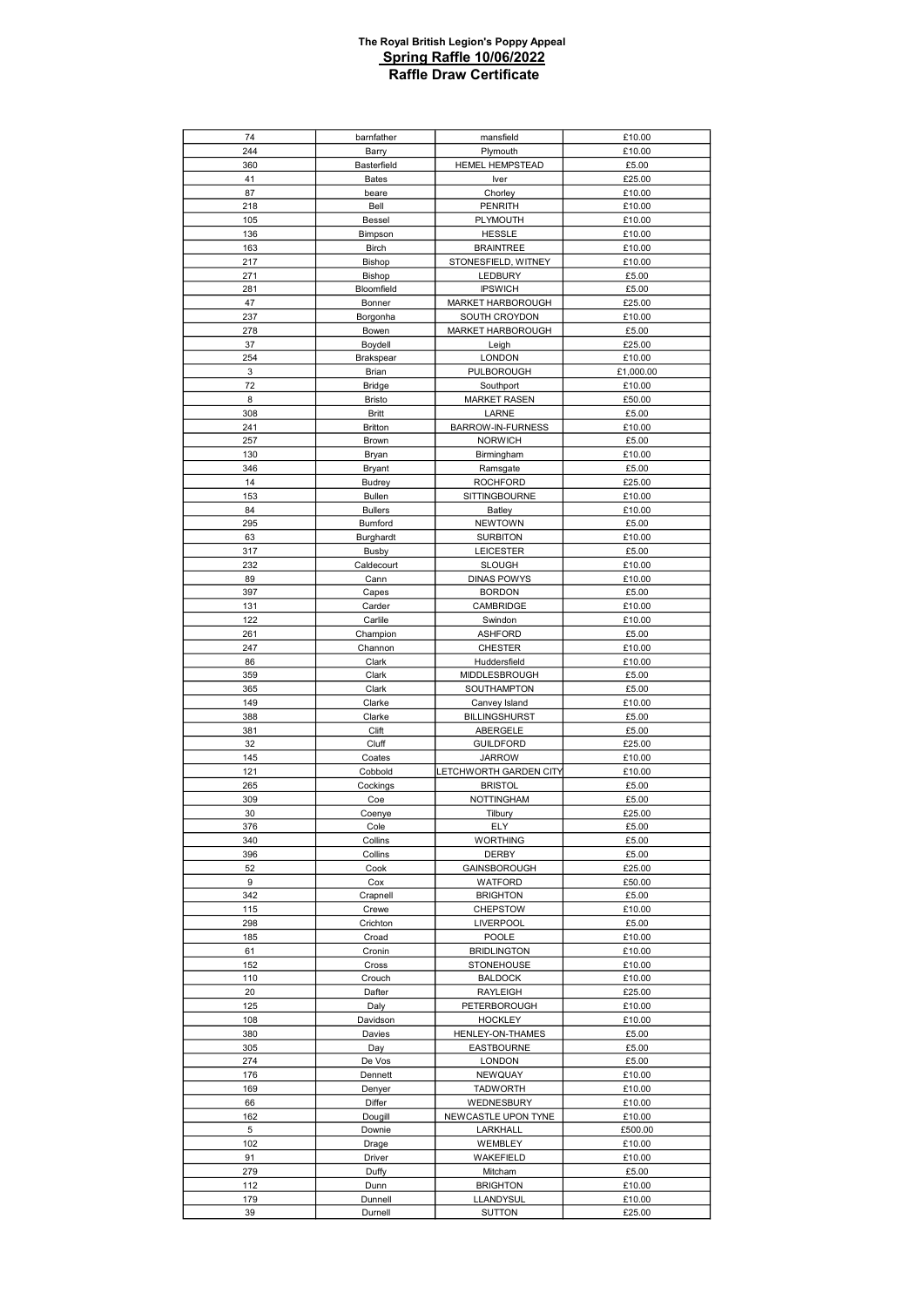| 314        | Durward           | GLASGOW                             | £5.00            |
|------------|-------------------|-------------------------------------|------------------|
| 134        | Eastwood          | watford                             | £10.00           |
| 266        | Edwards           | Canvey Island                       | £5.00            |
| 100        | Ellis             | SOUTHAMPTON                         | £10.00           |
| 236        | Elt               | Worcester                           | £10.00           |
| 246        | Evans             | CHELMSFORD                          | £10.00           |
| 355        | Evans             | Dursley                             | £5.00            |
| 284        | Everett           | <b>WORCESTER</b>                    | £5.00            |
| 371        | Farr-Smith        | <b>Sutton Coldfield</b>             | £5.00            |
| 240        | Faucheux          | <b>MANNINGTREE</b>                  | £10.00           |
| 249        | Faulkner          | <b>FARNHAM</b>                      | £10.00           |
| 333        | Fawcett           | <b>HORSHAM</b>                      | £5.00            |
| 167        | Firth             | <b>HALIFAX</b>                      | £10.00           |
| 219        | Fisher            | <b>WICKFORD</b>                     | £10.00           |
| 166        | Fitzwater         | <b>TWICKENHAM</b>                   | £10.00           |
| 248        | Flack             | POTTERS BAR                         | £10.00           |
| 57         | Foley             | Exeter                              | £10.00           |
| 226        | Foster            | <b>DERBY</b>                        | £10.00           |
| 280        | Fowler            | <b>HEREFORD</b>                     | £5.00            |
| 293        | Francis           | WEYBRIDGE                           | £5.00            |
| 269        | Frankham          | <b>EXETER</b>                       | £5.00            |
| 331        | Freeman           | <b>RUNCORN</b>                      | £5.00            |
| 59         | Friend            | <b>BICESTER</b>                     | £10.00           |
| 390        | Galston           | <b>BOLTON</b>                       | £5.00            |
| 70         | Gibbs             | CHELTENHAM                          | £10.00           |
| 201        | Gibson            | <b>COLCHESTER</b>                   | £10.00           |
| 46         | Gilligan          | <b>HARROGATE</b>                    | £25.00           |
| 212        | Glencross         | YATELEY                             | £10.00           |
| 341        | Goulding          | <b>GOSPORT</b>                      | £5.00            |
| 385        | Gowen             | <b>BRENTWOOD</b>                    | £5.00            |
| 389        | Grant             | <b>INNERLEITHEN</b>                 | £5.00            |
| 6          | Green             | ATTLEBOROUGH                        | £50.00           |
| 207        | Green             | <b>Bristol</b>                      | £10.00           |
| 327        | Green             | <b>COLCHESTER</b>                   | £5.00            |
| 221        | Guy               | <b>KEIGHLEY</b>                     | £10.00           |
| 353        | Hailey            | WISHAW                              | £5.00            |
| 210        | Hall              | <b>LIVERPOOL</b>                    | £10.00           |
| 159        | Halliwell         | Wigan                               | £10.00           |
| 140        | Hammond           | <b>Beccles</b>                      | £10.00           |
| 382<br>58  | Hampton<br>Harper | Caernarfon<br>WALTHAM ABBEY         | £5.00<br>£10.00  |
| 124        | Harris            | PETERBOROUGH                        | £10.00           |
| 259        | Harris            | LITTLEHAMPTON                       | £5.00            |
| 56         | Harrison          | STOCKTON-ON-TEES                    | £10.00           |
| 44         | Harte             | <b>BEDFORD</b>                      | £25.00           |
| 225        | Hartley           | WEYMOUTH                            | £10.00           |
| 45         | Harvey            | Lincoln                             | £25.00           |
| 230        | Haskell           | Arlesey                             | £10.00           |
| 31         | Hayes             | CARLISLE                            | £25.00           |
| 394        | Hayes             | LIVERPOOL                           | £5.00            |
| 198        | Healy             | <b>ASHFORD</b>                      | £10.00           |
| 301        | Heath             | BATH                                | £5.00            |
| 387        | Heatley           | Middlesbrough                       | £5.00            |
| 348        | Heeney            | Shrewsbury                          | £5.00            |
| 285        | Hegarty           | Newton-le-Willows                   | £5.00            |
| 289        | Hewitt            | SPALDING                            | £5.00            |
| 94         | Highman           | GOSPORT                             | £10.00           |
| 146        | Hill              | Derby                               | £10.00           |
| 391        | Hill              | <b>Bristol</b>                      | £5.00            |
| 113        | Holland           | MAIDENHEAD                          | £10.00           |
| 383        | Holmes            | CHEADLE                             | £5.00            |
| 235<br>183 | Homan<br>Hooper   | <b>GODALMING</b><br><b>BRIDPORT</b> | £10.00<br>£10.00 |
|            | Horley            | HOVE                                | £10.00           |
| 253<br>384 | Houghton          | <b>ROYSTON</b>                      | £5.00            |
| 250        | Hudson            | <b>LONDON</b>                       | £10.00           |
| 154        | Hughes            | Worcester                           | £10.00           |
| 202        | Hughes            | <b>GWYNEDD</b>                      | £10.00           |
| 206        | Hughes            | <b>EASTBOURNE</b>                   | £10.00           |
| 297        | Hyman             | London                              | £5.00            |
| 364        | Jackson           | <b>WORKINGTON</b>                   | £5.00            |
| 211        | Jarman            | SOUTHAMPTON                         | £10.00           |
| 173        | Jarvis            | KNARESBOROUGH                       | £10.00           |
| 48         | Jenkins           | Cardiff                             | £25.00           |
| 275        | Jennings          | Peterborough                        | £5.00            |
| 322        | Jewell-Young      | <b>DUNMOW</b>                       | £5.00            |
| 139        | Jones             | <b>HARLOW</b>                       | £10.00           |
| 164        | Jones             | <b>READING</b>                      | £10.00           |
| 193        | Jones             | LEIGHTON BUZZARD                    | £10.00           |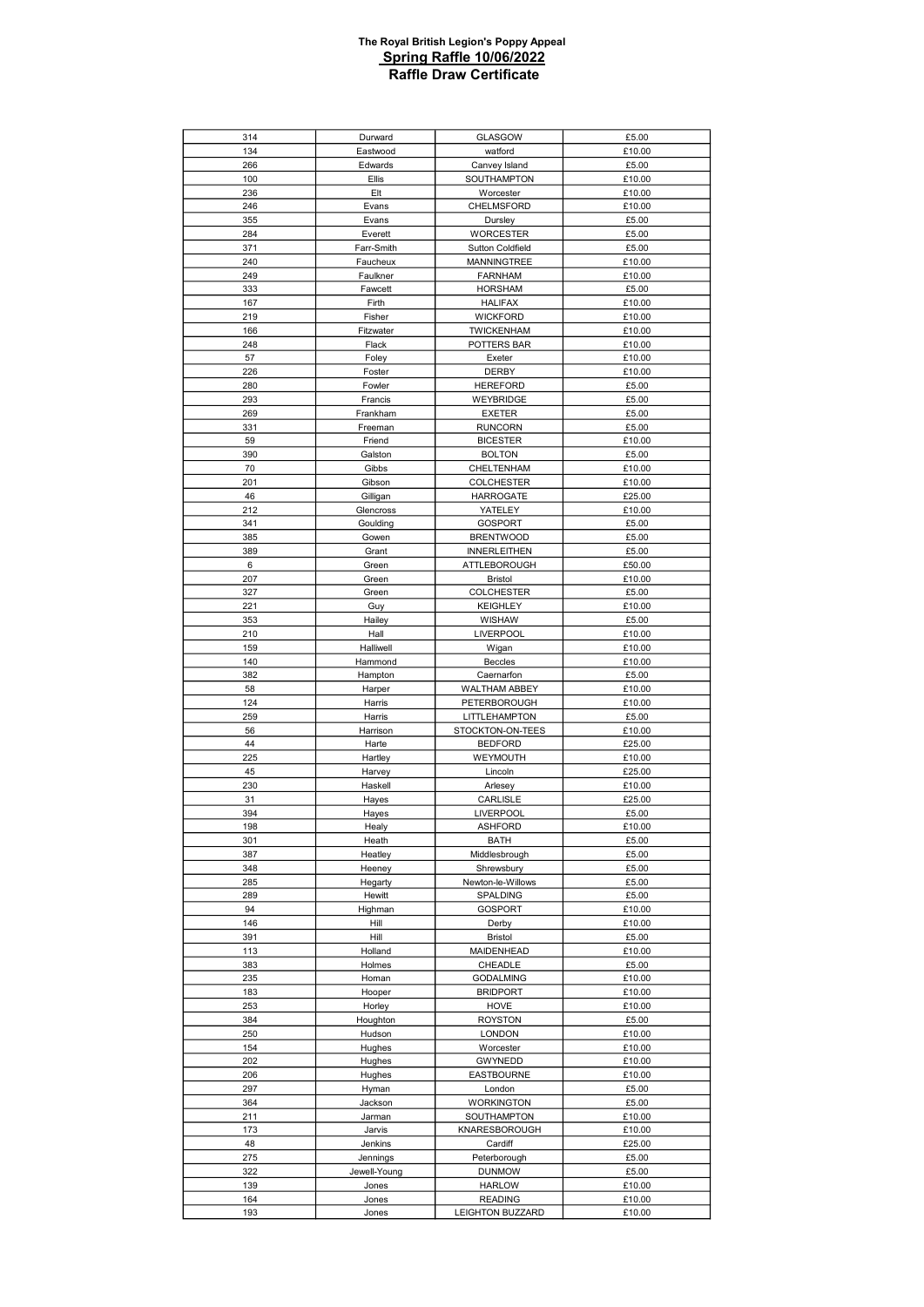| 313            | Jones                     | London                                 | £5.00            |
|----------------|---------------------------|----------------------------------------|------------------|
| 24             | Joslin                    | Dagenham                               | £25.00           |
| 170            | Kenwell                   | Southport                              | £10.00           |
| 165            | King                      | London                                 | £10.00           |
|                |                           |                                        |                  |
| 304            | King                      | Birkenhead                             | £5.00            |
| 144            | Kirby                     | <b>RIPON</b>                           | £10.00           |
| 42             | Knell                     | Reading                                | £25.00           |
| 171            | Laing                     | Aberdeen                               | £10.00           |
| 303            | Laing                     | Houghton Le Spring                     | £5.00            |
| 95             | Lancaster                 | Birmingham                             | £10.00           |
| 60             | Lance                     | MARLBOROUGH                            | £10.00           |
| 148            |                           | <b>MEDWAY</b>                          |                  |
|                | Lawrence                  |                                        | £10.00           |
| 197            | Lea                       | ST. AUSTELL                            | £10.00           |
| 160            | Lee                       | <b>NELSON</b>                          | £10.00           |
| $\overline{7}$ | Lees                      | <b>SUDBURY</b>                         | £50.00           |
| 19             | Lees                      | <b>MANCHESTER</b>                      | £25.00           |
| 137            | Leigh                     | PLYMOUTH                               | £10.00           |
| 369            | Lewis-Jones               | <b>ALCESTER</b>                        | £5.00            |
| 339            | Lightfoot                 | <b>MAIDENHEAD</b>                      | £5.00            |
| 400            | Littler                   | <b>LONDON</b>                          | £5.00            |
|                |                           |                                        |                  |
| 123            | Long                      | PETERLEE                               | £10.00           |
| 356            | Longden                   | Iron Acton                             | £5.00            |
| 378            | Lonsdale                  | <b>YORK</b>                            | £5.00            |
| 79             | Low                       | LUTTERWORTH                            | £10.00           |
| 161            | nmander J R Cramp VRD RNI | <b>BRUTON</b>                          | £10.00           |
| 324            | Luxton                    | <b>TAVISTOCK</b>                       | £5.00            |
| 156            | M Brown                   | WARE                                   | £10.00           |
| 151            | Macleod                   | KNUTSFORD                              | £10.00           |
|                |                           |                                        |                  |
| 256            | Malcolm                   | <b>STRABANE</b>                        | £10.00           |
| 282            | Mark                      | <b>BALLYMENA</b>                       | £5.00            |
| 150            | Marshall                  | STOCKTON-ON-TEES                       | £10.00           |
| 224            | Martin                    | <b>GRIMSBY</b>                         | £10.00           |
| 296            | Maskery                   | <b>NEWPORT</b>                         | £5.00            |
| 323            | McClafferty               | PLYMOUTH                               | £5.00            |
| 97             | McHale                    | Durham                                 | £10.00           |
| 147            | McKie                     | <b>FARNBOROUGH</b>                     | £10.00           |
|                |                           |                                        |                  |
| 239            | McMurray                  | SWANSEA                                | £10.00           |
| 398            | McNay                     | <b>NESTON</b>                          | £5.00            |
| 196            | McWilliams                | <b>DUNDEE</b>                          | £10.00           |
| 15             | Meadows                   | <b>SEAVIEW</b>                         | £25.00           |
| 155            | Middleton                 | <b>HULL</b>                            | £10.00           |
|                |                           |                                        |                  |
|                |                           |                                        |                  |
| 49             | Midgley                   | <b>KEIGHLEY</b>                        | £25.00           |
| 67             | Milledsted                | <b>TROWBRIDGE</b>                      | £10.00           |
| 330            | Miss N Bradley            | SOUTHPORT                              | £5.00            |
| 64             | Moffat                    | MIDDLESBROUGH                          | £10.00           |
| 195            | Moloney                   | KNARESBOROUGH                          | £10.00           |
| 229            | Moncrieff                 | LEATHERHEAD                            | £10.00           |
| 306            | Moohan                    | <b>ENNISKILLEN</b>                     | £5.00            |
| 349            | Moore                     | <b>TAUNTON</b>                         | £5.00            |
| 393            | Morris                    | Saint George's                         | £5.00            |
| 101            | <b>Morriss</b>            | <b>HERTFORD</b>                        | £10.00           |
|                |                           |                                        |                  |
| 158            | Moss                      | <b>HIGH WYCOMBE</b>                    | £10.00           |
| 71             | Mott                      | BURY ST. EDMUNDS                       | £10.00           |
| 135            | Mr J Muir                 | <b>STOCKPORT</b>                       | £10.00           |
| 329            | Mrs C Bowden              | <b>GALMPTON</b>                        | £5.00            |
| 328            | Mrs C Head                | WIMBORNE                               | £5.00            |
| 194            | Murray                    | <b>DORCHESTER</b>                      | £10.00           |
| 386            | Murray                    | <b>ISLE OF LEWIS</b>                   | £5.00            |
| 252            | Mushrow                   | LEIGH                                  | £10.00           |
|                |                           |                                        |                  |
| 267            | Neesam                    | <b>BARNSLEY</b>                        | £5.00            |
| 351            | Nelson                    | <b>GREENHITHE</b>                      | £5.00            |
| 343            | Norton                    | PLYMOUTH                               | £5.00            |
| 215            | Oliver                    | Cirencester                            | £10.00           |
| 354            | Osborne                   | PETERBOROUGH                           | £5.00            |
| 27             | O'Sullivan                | <b>COVENTRY</b>                        | £25.00           |
| $\mathbf{1}$   | Oswell                    | <b>HEXHAM</b>                          | £20,000.00       |
| 291            | Owen                      | Holyhead                               | £5.00            |
| 96             | Owens                     | <b>BRIXHAM</b>                         | £10.00           |
| 65             | Parker-Collinshaw         | SOUTHAMPTON                            | £10.00           |
|                |                           |                                        |                  |
| 251            | Parkinson                 | <b>BARNSLEY</b>                        | £10.00           |
| 263            | Parkinson                 | <b>NOTTINGHAM</b>                      | £5.00            |
| 379            | Parnell                   | Rickmansworth                          | £5.00            |
| 363            | Parton                    | LOUGHBOROUGH                           | £5.00            |
| 192            | Paylor                    | <b>RICHMOND</b>                        | £10.00           |
| 270            | Pearce                    | <b>VIRGINIA WATER</b>                  | £5.00            |
| 334            | Pearson                   | Boness                                 | £5.00            |
|                |                           |                                        |                  |
| 216            | Pereira                   | <b>GUILDFORD</b>                       | £10.00           |
| 208<br>128     | Perkins<br>Petherbridge   | CRESSING, BRAINTREE<br>SOUTHEND-ON-SEA | £10.00<br>£10.00 |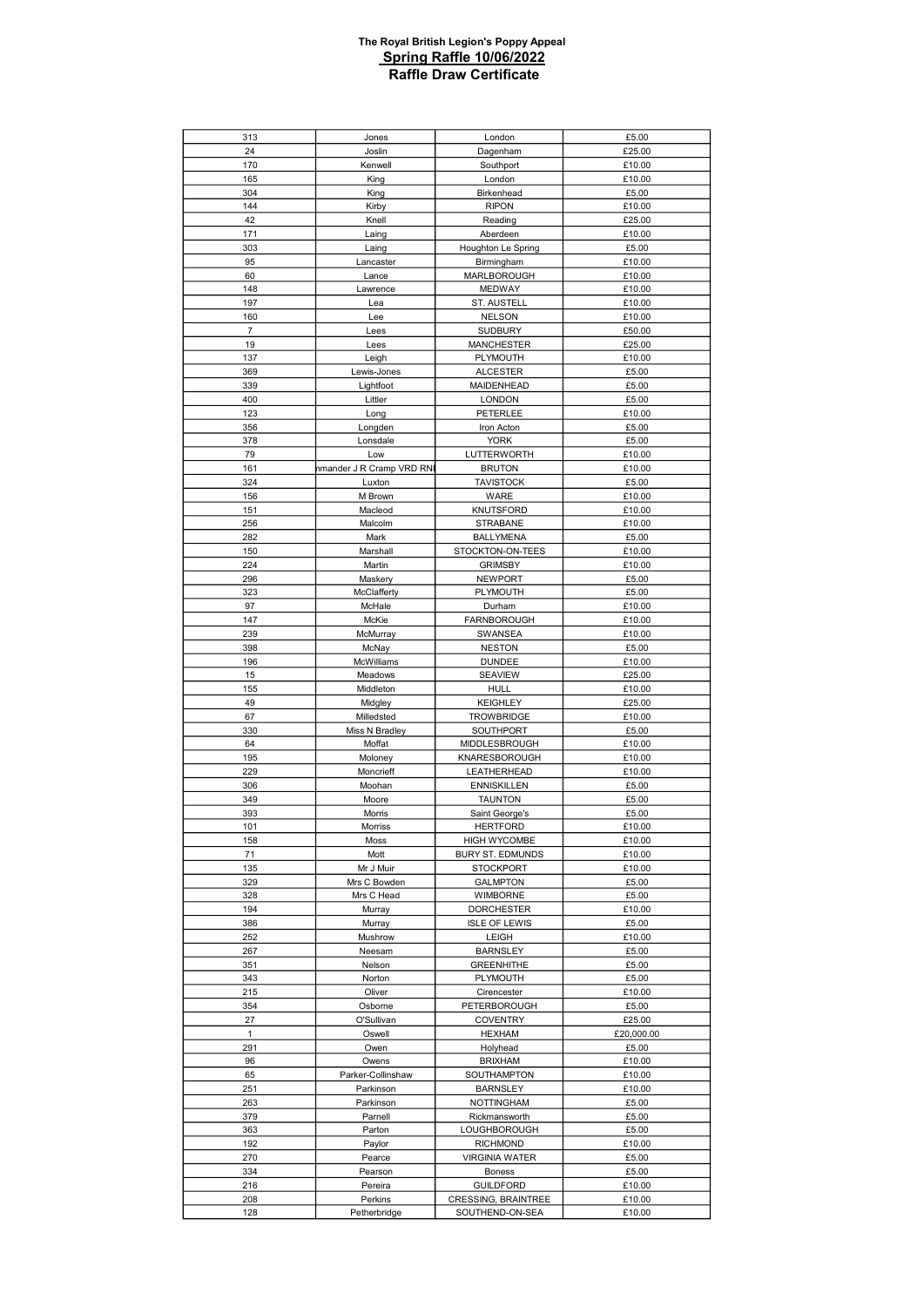| 362            | Phillips        | POOLE                  | £5.00     |
|----------------|-----------------|------------------------|-----------|
| 90             | Pinnington      | <b>RUNCORN</b>         | £10.00    |
|                |                 |                        |           |
| 320            | Plews           | Rossendale             | £5.00     |
| 33             | Poole           | <b>FAREHAM</b>         | £25.00    |
| 17             | Poulton         | Solihull               | £25.00    |
| 103            | Pound           | <b>LONDON</b>          | £10.00    |
| $\overline{2}$ |                 |                        |           |
|                | Powell          | COLEFORD               | £5,000.00 |
| 366            | Quinn           | <b>FAREHAM</b>         | £5.00     |
| 223            | Radley          | <b>WIRRAL</b>          | £10.00    |
| 204            | Raynor          | WOODHALL SPA           | £10.00    |
|                |                 |                        |           |
| 68             | Redfern         | Sheffield              | £10.00    |
| 283            | Reid            | PETERBOROUGH           | £5.00     |
| 273            | Remsbery        | southampton            | £5.00     |
| 119            | Rentell         | <b>BRACKNELL</b>       | £10.00    |
| 83             | Reynolds        | <b>ADDLESTONE</b>      | £10.00    |
|                |                 |                        |           |
| 220            | Richards        | SHIPLEY                | £10.00    |
| 184            | Richardson      | PERSHORE               | £10.00    |
| 127            | Robinson        | <b>BIRMINGHAM</b>      | £10.00    |
| 116            | Rock            | Martock                | £10.00    |
| 81             |                 |                        |           |
|                | Roe             | Fleet                  | £10.00    |
| 186            | Ronan           | ASHTON-UNDER-LYNE      | £10.00    |
| 107            | Rooley          | CHELTENHAM             | £10.00    |
| 104            | Rowland         | WOODHALL SPA           | £10.00    |
| 318            |                 |                        |           |
|                | Rowland         | DERBY                  | £5.00     |
| 177            | S Souter        | <b>BRISTOL</b>         | £10.00    |
| 268            | Saunderson      | <b>TAVISTOCK</b>       | £5.00     |
| 358            | Sausmarez       | <b>LONDON</b>          | £5.00     |
| 12             | Sawkins         | Clanfield              | £25.00    |
|                |                 |                        |           |
| 231            | Saxton          | <b>BURNTISLAND</b>     | £10.00    |
| 213            | Scaling         | Malton                 | £10.00    |
| 233            | Scarfield       | <b>BRIGHTON</b>        | £10.00    |
| 18             | Scobbie         | <b>BUXTON</b>          | £25.00    |
| 92             | Scopes          | <b>BROADSTONE</b>      | £10.00    |
|                |                 |                        |           |
| 85             | Severs          | <b>BRISTOL</b>         | £10.00    |
| 262            | Sharp           | COLNE                  | £5.00     |
| 350            | Shephard        | SOUTHAMPTON            | £5.00     |
| 98             | Sheret          | <b>HORLEY</b>          | £10.00    |
|                |                 |                        |           |
| 117            | Shipley         | ABERDEEN               | £10.00    |
| 129            | Shipley         | ABERDEEN               | £10.00    |
| 73             | Shufflebotham   | <b>BOLTON</b>          | £10.00    |
|                |                 |                        |           |
|                |                 |                        |           |
| 300            | Simons          | Penarth                | £5.00     |
| 368            | Simpson         | <b>ALDERSHOT</b>       | £5.00     |
| 372            | Skeldon         | Oldbury                | £5.00     |
| 34             | Smith           | <b>ROYSTON</b>         | £25.00    |
|                |                 |                        |           |
| 157            | Smith           | Stockton-on-Tees       | £10.00    |
| 209            | Smith           | <b>MANCHESTER</b>      | £10.00    |
| 227            | Smith           | <b>COLCHESTER</b>      | £10.00    |
| 260            | Smith           | hull                   | £5.00     |
| 288            | Smith           | Birmingham             | £5.00     |
|                |                 |                        |           |
| 373            | Smith           | SEDBERGH               | £5.00     |
| 344            | Snowdon         | <b>Bury St Edmunds</b> | £5.00     |
| 292            | Stanistreet     | WIRRAL                 | £5.00     |
| 88             | Stone           | WISBECH                | £10.00    |
| 316            | Strong          | CAMBERLEY              | £5.00     |
|                |                 |                        |           |
| 38             | Sullivan        | Harrogate              | £25.00    |
| 352            | Sullivan        | <b>BOURNEMOUTH</b>     | £5.00     |
| 28             | Tanner          | <b>HULL</b>            | £25.00    |
| 315            | Tate            | <b>BIRMINGHAM</b>      | £5.00     |
| 126            | Taylor          | Birmingham             | £10.00    |
|                |                 |                        |           |
| 277            | Taylor          | <b>COVENTRY</b>        | £5.00     |
| 141            | Thornton        | Wincanton              | £10.00    |
| 205            | Tilley          | NEWPORT PAGNELL        | £10.00    |
| 55             | Traynor         | <b>BRACKNELL</b>       | £25.00    |
| 319            | Tudge           | <b>WORCESTER</b>       | £5.00     |
| 311            | Tull            | <b>FAREHAM</b>         | £5.00     |
|                |                 |                        |           |
| 321            | Turley          | Lichfield              | £5.00     |
| 290            | Turner          | Frinton-on-Sea         | £5.00     |
| 336            | Turner          | <b>STAFFORD</b>        | £5.00     |
| 325            | Van Weber       | <b>STOCKPORT</b>       | £5.00     |
|                |                 |                        |           |
| 294            | Verner-Jeffreys | <b>OKEHAMPTON</b>      | £5.00     |
| 78             | Verrall         | <b>DORCHESTER</b>      | £10.00    |
| 93             | Wadman          | LITTLEHAMPTON          | £10.00    |
| 82             | Wain            | Swadlincote            | £10.00    |
| 242            | Wakinshaw       | <b>MINEHEAD</b>        | £10.00    |
|                |                 |                        |           |
| 109            | Walsh           | ST. HELENS             | £10.00    |
| 332            | Walsh           | Garstang               | £5.00     |
| 190            | Walters         | <b>MAIDSTONE</b>       | £10.00    |
| 168            | Ward            | <b>BRISTOL</b>         | £10.00    |
| 357            | Warwick         | Westgate On Sea        | £5.00     |